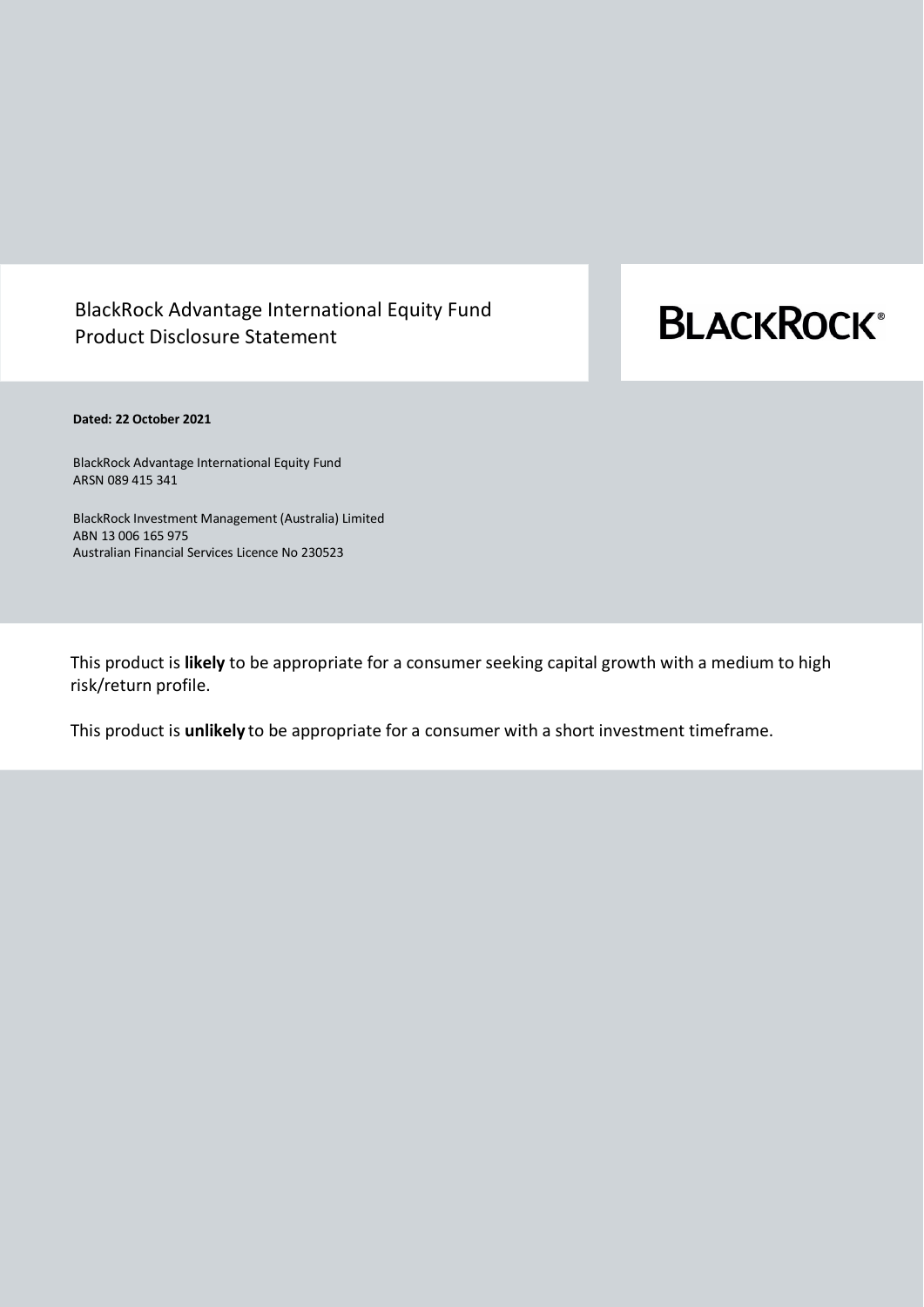# BlackRock Advantage International Equity Fund

- 1. [About BlackRock Investment Management \(Australia\)](#page-2-0)  [Limited](#page-2-0) 3
- 2. [How the BlackRock Advantage](#page-2-1) International Equity Fund [works](#page-2-1) 3
- 3. [Benefits of investing in the BlackRock Advantage](#page-2-2) [International Equity Fund](#page-2-2) 3
- 4. [Risks of managed investment schemes](#page-3-0) 4
- 5. [How we invest your money](#page-4-0)
- 6. [Fees and costs](#page-6-0) 7
- 7. How managed investment schemes are taxed 8
- 8. How to invest 8

# **Important information**

This Product Disclosure Statement (PDS) is a summary of significant information and contains a number of references to important information (each of which forms part of this PDS) and persons should consider that information before making a decision about the Fund.

The information provided in this PDS is general information only and does not take into account your individual objectives, financial situation, needs or circumstances. You should therefore assess whether the information is appropriate for you and obtain financial advice tailored to you having regard to your individual objectives, financial situation, needs and circumstances.

This PDS can only be used by investors receiving it (electronically or otherwise) in Australia. This PDS is not an offer to any person or any place in which it is unlawful to make such an offer. Units in the Fund have not been, and will not be, registered under the U.S. Securities Act of 1933 or the securities laws of any of the states of the United States. The Fund is not and will not be registered as an investment company under the U.S. Investment Company Act of 1940. Investment in units of the Fund by or on behalf of U.S. persons is not permitted. Units in the Fund may not at any time be offered, sold, transferred or delivered within the United States or to, or for the account or benefit of, a U.S. person. Any issue, sale or transfer in violation of this restriction will not be binding upon the Fund and may constitute a violation of U.S. law.

If any part of this PDS is established to be invalid or unenforceable under the law, it is excluded so that it does not in any way affect the validity or enforceability of the remaining parts.

The Responsible Entity can change any terms and conditions of the offer contained in this PDS at any time. We reserve the right to outsource any or all investment, management and administration functions, including to related parties, without notice to investors.

# **Responsible Entity contact details**

BlackRock Investment Management (Australia) Limited Level 37, Chifley Tower 2 Chifley Square Sydney NSW 2000

Telephone: 1300 366 100 Facsimile: 1300 366 107 Email: clientservices.aus@blackrock.com Website: www.blackrock.com/au

# **Incorporation by Reference**

The Corporations Act 2001 (Cth) (**Corporations Act**) allows us to provide certain information to you separately to this PDS. Where you see references to "Additional information incorporated by reference" additional information concerning the topic has been incorporated by reference and forms part of the PDS. This information can be found in the BlackRock Additional Fund Information No. 1 document, available at www.blackrock.com. au/individual/funds-information/offer-documents. You should read this important information before making a decision. This material may change between the time when you read this PDS and when you acquire the product. This information is available to you free of charge upon request in paper format by contacting the BlackRock Client Services Centre.

# **Information subject to change**

Information in this PDS, as well as the terms and features of the Fund, is subject to change from time to time. We will notify you of any material changes or other significant events that affect the information in this PDS in accordance with our obligations under the Corporations Act.

Updated information that is not materially adverse can be obtained from our website at www.blackrock.com/au. A paper copy of any updated information will be given, or an electronic copy made available, free of charge upon request.

Where the Fund is subject to the continuous disclosure requirements of the Corporations Act, we will satisfy our obligations by disclosing material information regarding the Fund on our website at www.blackrock.com/au. A paper copy of this material is available free of charge upon request.

#### **Annual report**

A copy of the audited annual financial report of the Fund is generally available by the end of September from us or upon request from your Investor Directed Portfolio Service (**IDPS**), superannuation fund or master trust operator. The audited annual financial report will be made available on our website at www.blackrock.com/au. You may also elect to receive a hard copy of the report by contacting our Client Services Team on the telephone number shown on the right of this page.

# **Investing through an IDPS, superannuation fund or master trust**

If you have invested through an IDPS, superannuation fund or master trust, you can use this PDS for information purposes; however, if you wish to make any change to your investment you should contact the operator of such service and complete their required documentation. The operator of such service may process unitholder transactions and requests in accordance with processes that are different to those set out in this document.

#### **Target Market Determination**

BlackRock has issued a target market determination (**TMD**) which, among other things, describes the class of consumers for whom this product is likely to be consistent with their likely objectives, financial situation and needs. A summary of the TMD for this product is on the cover page of this PDS.

BlackRock and its distributors must take reasonable steps to distribute this product to consumers described in the TMD.

The TMD for this product can be obtained by contacting the BlackRock Client Services Centre and may be available on the BlackRock website a[t www.blackrock.com/au.](http://www.blackrock.com.au/)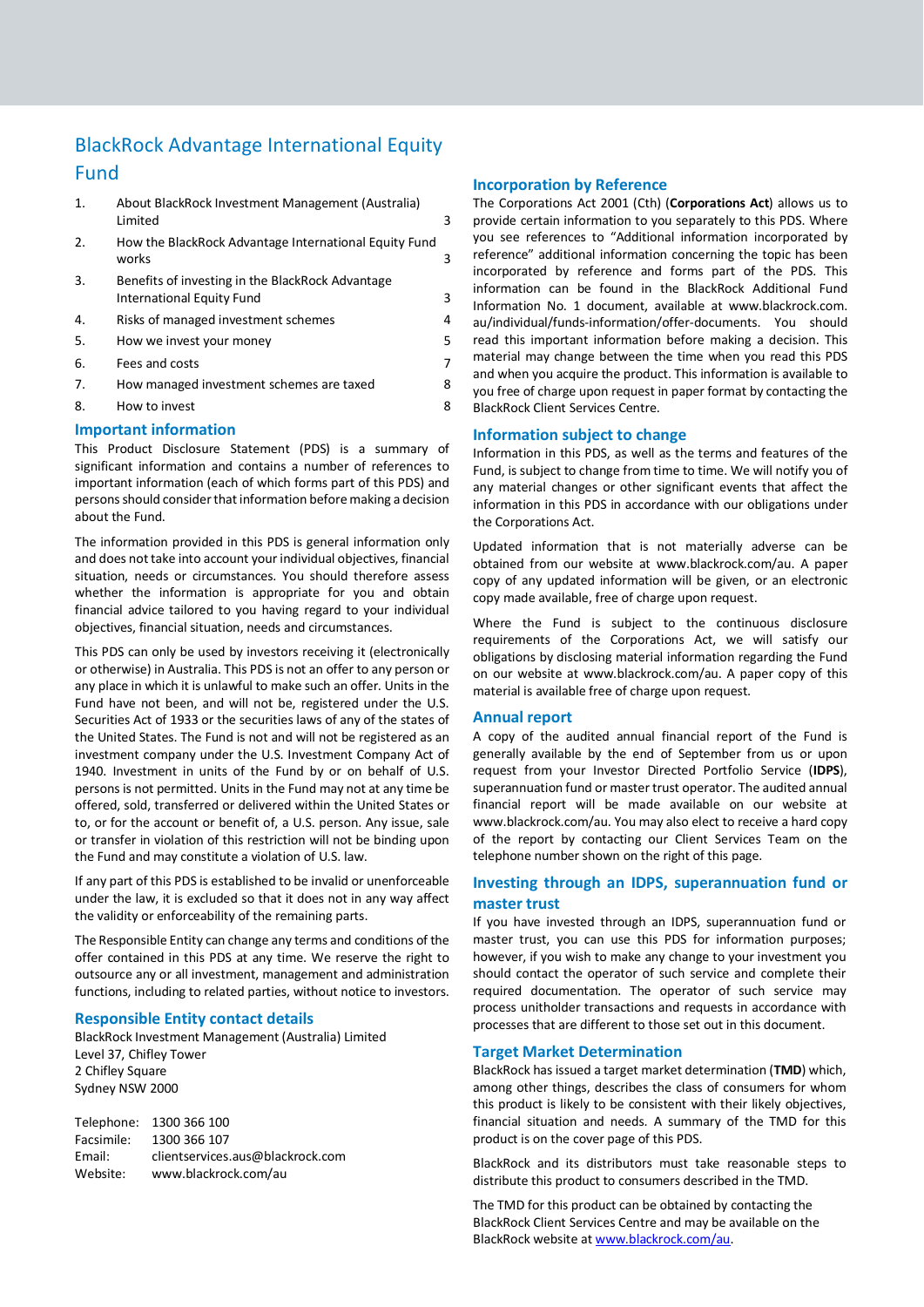# <span id="page-2-0"></span>1. About BlackRock Investment Management (Australia) Limited

BlackRock Investment Management (Australia) Limited, ABN 13 006 165 975 (referred to in this PDS as **BlackRock**, **Responsible Entity**, **Manager**, **we**, **our** or **us**) is the responsible entity and the issuer of units in the BlackRock Advantage International Equity Fund (**Fund**).

BlackRock is a wholly owned subsidiary of BlackRock, Inc.® (**BlackRock Inc**) but is not guaranteed by BlackRock Inc, or any BlackRock Inc subsidiary or associated entity (the **BlackRock Group**). Neither BlackRock nor any member of the BlackRock Group guarantees the success of the Fund, the achievement of the investment objective, or the repayment of capital or particular rates of return on investment or capital. An investor in the Fund could lose all or a substantial part of their investment. In particular, the performance of the Fund will depend on the performance and market value of the assets held by the Fund.

We reserve the right to outsource any or all investment, management and administration functions, including to related parties, without notice to investors.

# <span id="page-2-1"></span>2. How the BlackRock Advantage International Equity Fund works

#### **2.1 The interests that members acquire**

The Fund is structured as a unitised registered managed investment scheme. When you invest in the Fund, you are allocated a number of units. Each of these units represents an equal share in the net assets of the Fund. As a result, each unit has a dollar value or "unit price". The unit price will vary as the market value of assets in the Fund rises or falls.

#### **2.2 Minimum investment amounts**

When investing in the Fund you generally need a minimum amount of \$50,000 or such other amount as we may determine from time to time. There is no minimum investment for subsequent applications. While there is no minimum redemption amount, we generally require a minimum balance in your Fund account of \$50,000.

#### **2.3 How investors can increase or decrease their investment**

Investors can increase or decrease their investment by acquiring units (refer to section 8.1 of this PDS titled "How to invest") or redeeming all or part of their investment(refer to section 2.4 of this PDS titled "How to redeem your investment").

#### **2.4 How to redeem your investment**

Redemption requests can be made in writing (including by facsimile). You will normally be able to redeem from the Fund on any **Business Day**, being a day other than a Saturday or Sunday on which banks are open for general banking business in Sydney (Australia) and New York (USA). A list of public holidays affecting the Fund is available on our website at www.blackrock.com/au.

Investor transaction requests are required to be received by 3.00 pm (Sydney time) on any Business Day (**Transaction Cut-off Time**). Transaction requests received before this time will generally be executed on the next Business Day (**Trade Date**). Investor transaction requests received after this time or on a day when the Fund is unavailable for transactions will generally be treated as having been received the following Business Day.

Following receipt of a redemption request, we will deposit redemption proceeds into your nominated Australian bank account, generally within five Business Days of our having received the redemption request, although we are allowed longer periods under the Fund's constitution.

In some circumstances, such as when there is a freeze on withdrawals, investors may not be able to withdraw from the Fund within the usual period upon request.

#### **Additional information incorporated by reference**

You should read the important information about the acquisition and disposal of interests before making a decision. This material may change between the time when you read this PDS and when you acquire the product. Go to section 2 of the document titled "BlackRock Additional Fund Information No. 1", which is available from our website at

www.blackrock.com/au/individual/funds-information/offerdocuments.

#### **2.5 Frequency of distributions and how they are calculated**

If you hold units in the Fund at the close of business on the last day of a distribution period, you are entitled to participate in the distributable income of the Fund. Any income you receive from your investments will be in the form of distributions. Your distribution may include interest, dividends, other income and realised gains. Distributions are not guaranteed and there may be periods for which distributions are higher or lower than expected.

Distributions (if any) are generally determined at the end of June and December each year. Distributions (if any) are usually paid within 21 Business Days of the end of the distribution period.

# <span id="page-2-2"></span>3. Benefits of investing in the BlackRock Advantage International Equity Fund

**BlackRock Expertise.** The portfolio of stocks to which the Fund is exposed is managed by BlackRock's Systematic Active Equity team. The team consists of highly qualified and experienced portfolio managers, strategists and researchers located in the United States, Europe and Asia Pacific.

**Diversification**. In contrast to a direct investment in a single company, the Fund provides broad exposure to the international developed stock market.

**Proven Track Record.** The Systematic Active Equity team uses a proven, risk-controlled systematic process that is constantly being improved, to maximise its potential to deliver competitive returns to investors.

**Additional information incorporated by reference** You should read the important information about the other features and benefits of the Fund before making a decision. This material may change between the time when you read this PDS and when you acquire the product. Go to section 3 of the document titled "BlackRock Additional Fund Information No. 1", which is available from our website at

www.blackrock.com/au/individual/funds-information/offerdocuments.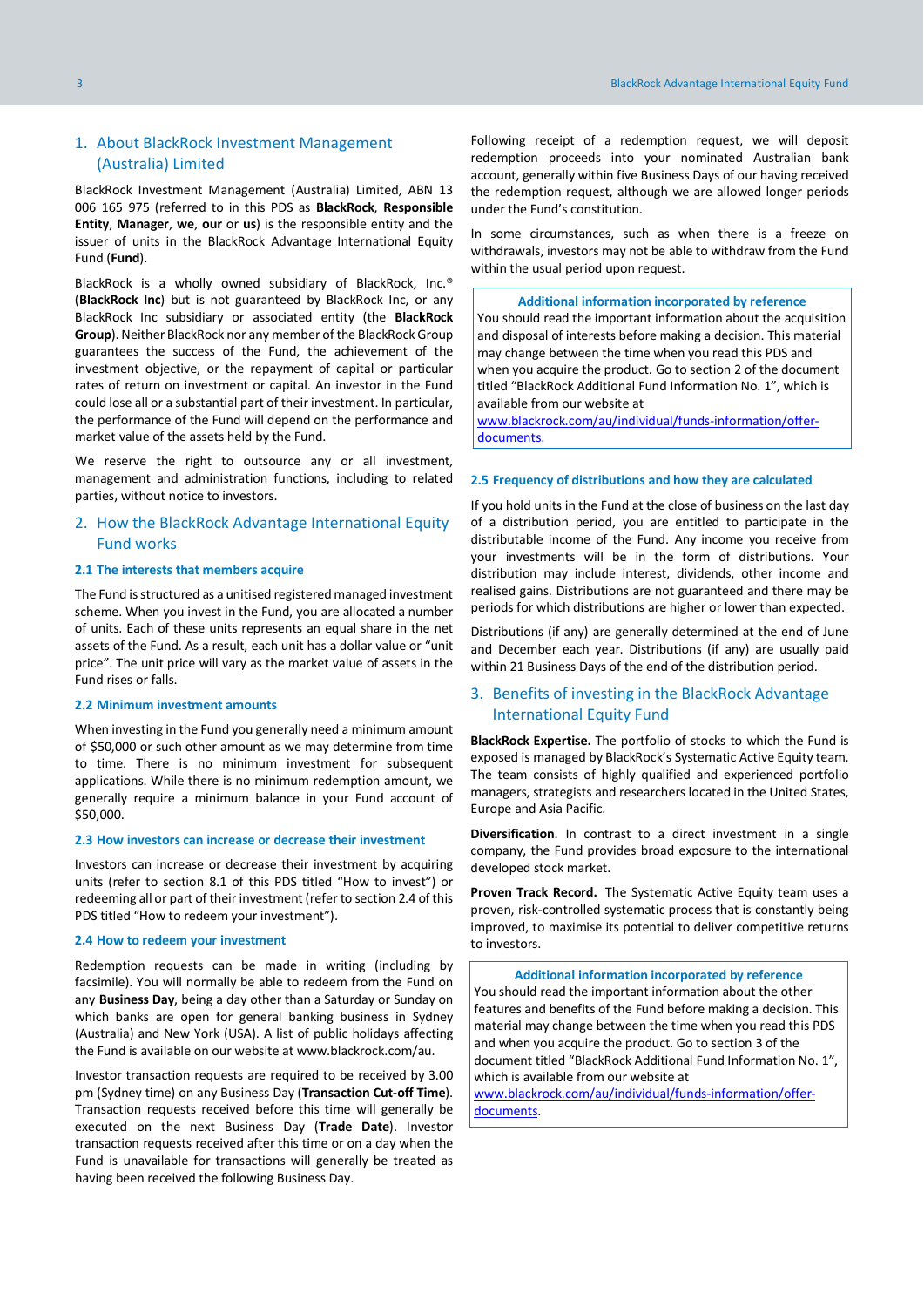#### <span id="page-3-0"></span>4. Risks of managed investment schemes

**All investments carry risk. Different strategies may carry different levels of risk, depending on the assets that make up the strategy. Assets with the highest long-term returns may also carry the highest level of short-term risk.**

**Returns are not guaranteed. Future returns may differ from past returns and investors may lose some or all of their investment.** 

**The appropriate level of risk for each investor will vary depending on a range of factors including age, investment time frames, where other parts of the investor's wealth is invested and the investor's risk tolerance.**

The specific investment risks of investing in the Fund include:

**Derivative risk.** The Fund may be exposed to derivative securities. The use of derivatives expose a fund to different risks as opposed to investing directly in a security. For example, derivatives can cause a fund to make greater gains or incur greater losses than the gains and losses of the underlying security in relation to which the derivative derives its value.

Derivative transactions may be subject to the risk that a counterparty to the transaction will wholly or partially fail to perform their contractual obligations under the arrangement (including failing to meet collateral requirements under the arrangement). Additionally, OTC markets are not guaranteed by an exchange or clearing corporation and generally do not require payment of margin. To the extent that a fund has unrealised gains in such instruments or has deposited collateral with its counterparty that fund is at risk that its counterparty will become bankrupt or otherwise fail to honour its obligations. Derivative transactions may also expose a fund to a risk of potential illiquidity if the derivative instrument is difficult to purchase or sell.

The BlackRock Group attempts to minimise these risks by engaging in derivative transactions only with financial institutions that have substantial capital or that have provided a third-party guarantee or other credit enhancement.

**Equity security risk.** Equity securities are subject to changes in value, and their values may be more volatile than those of other asset classes. Dividend payments from shares may also vary over time.

**Foreign investment risk.** Exposure to securities or derivative instruments issued in foreign markets may include certain risks associated with:

- ► differences in trading, settlement and clearing procedures that may restrict trading (as a result of suspensions or daily quotas), increase default or market operational risks or require securities to be held on a beneficial basis via a depositary nominee;
- currency risk, the risk that foreign currencies change in value relative to the Australian dollar, which may affect a fund's investment returns. These movements may either add to or subtract from performance;
- ► countries may be subject to considerable degrees of market volatility, economic, political and social instability, which may reduce or preclude the ability to trade security exposures or negatively affect a security's value; and
- differences in accounting, financial reporting, taxation, legal, regulatory, liquidity and pricing practices that are subject to change and if so may adversely affect a fund.

**Liquidity risk.** The Fund may be exposed to securities with limited liquidity, which are in practice infrequently traded or for which typical daily volumes traded are small. It may not be possible to sell

such securities when it is desirable to do so or to realise what the manager perceives to be their fair value in the event of a sale. The Fund may also be exposed to other funds that may, in certain circumstances, limit or suspend redemptions rights. The general level of market liquidity also varies and may deteriorate. Such a deterioration may negatively impact the ability to trade fund securities and may negatively affect the price at which a trade is executed. These circumstances could impair a fund's ability to make distributions to a redeeming unit holder in a timely manner and a fund may need to consider suspending redemptions. The BlackRock Group aims to reduce these risks by understanding the liquidity characteristics of securities a fund is exposed to and plans trading so as to minimise the adverse consequences of low liquidity.

**Underlying fund risk.** The Fund may implement some or all of its investment strategy through an investment in an underlying fund. The Fund and underlying fund are managed as separate entities, with separate investment objectives and investment strategies. No guarantee can be given that the underlying fund will meet its investment objective, continue to be managed according to its current investment strategy or be open to investments in the future. Changes to the underlying fund may be made without unitholder approval. Should the underlying fund change its investment objective or investment strategy, we will review such changes with consideration to the investment objective and strategy of the Fund. Further, if the underlying fund were to be suspended, closed or terminated for any reason, the Fund would be exposed to those changes.

Other risks more generally associated with investing in a fund include:

**Counterparty risk.** Institutions, such as brokerage firms, banks, and broker-dealers, may enter into transactions with the manager of a fund in relation to the sale and purchase of assets or securities. Such institutions may also be issuers of the securities in which a fund invests. Bankruptcy, fraud, regulatory sanction or a refusal to complete a transaction at one of these institutions could significantly impair the operational capabilities or the capital position of a fund. While the BlackRock Group uses reasonable efforts to mitigate such risks, there can be no guarantee that transactions between such counterparties will always be completed in the manner contemplated by, and favourable to, the relevant fund.

**Fund risk.** The price of units in a fund and the income from them may go down as well as up. Investors may not get back their original investment. There can be no assurance that a fund will achieve its investment objective or that an investor will achieve profits or avoid losses, significant or otherwise. Capital return and income of a fund is based on the capital appreciation and income of the securities invested in, less expenses incurred. Fund returns may fluctuate in response to changes in such capital appreciation or income. The payment of distributions is at the discretion of the fund issuer, taking into account various factors and its own distribution policy. Distributions are not guaranteed and there may be periods for which distributions are higher or lower than expected. Investing in a fund may result in a different tax outcome than investing in securities directly. The application of tax laws and certain events occurring within a fund may result in you receiving some of your investment back as income in the form of a distribution. A fund will generally not be managed with consideration of the individual circumstances, including specific tax considerations, applicable to any single unitholder in the fund. Past performance is not indicative of future performance.

**Conflicts of interest risk.** Certain conflicts of interest may arise in the operation of a BlackRock Group fund. Fund structures may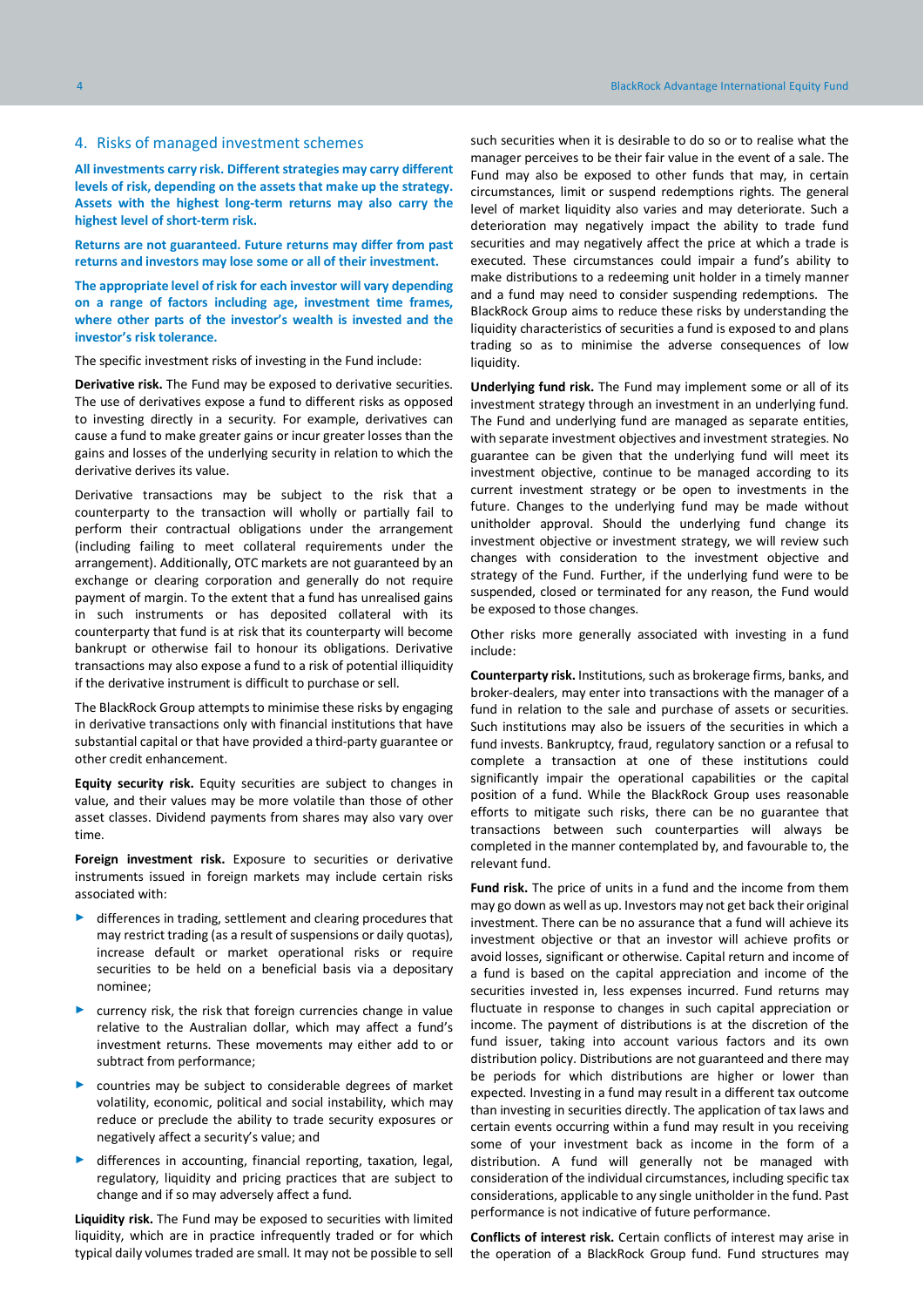involve members of the BlackRock Group acting in more than one capacity, while BlackRock Group funds may hold over-the counter derivative agreements where a member of the BlackRock Group is acting (in different capacities) on both sides of the agreement. BlackRock Group funds may be invested in by persons associated with BlackRock Group or by other funds and accounts managed by different members of the BlackRock Group. Investors in a fund may, in some instances, invest on different terms to each other, some of which may be more favourable than others. Each investor in a fund may act in a way which is adverse to the interests of other investors in that fund. Additionally, funds and accounts managed by different members of the BlackRock Group may act as a seed investor in a BlackRock Group fund, which may create a commercial opportunity for the BlackRock Group. For example, a seed investment may allow the BlackRock Group to establish a track record for a fund that can then be sold to other clients. Certain investment strategies of the BlackRock Group may conflict with each other and may affect the price and availability of securities in which to invest. Members of the BlackRock Group may also give advice or take action with respect to any of their clients, which may differ from the advice given or the timing or nature of any action taken with respect to the investments of other BlackRock Group funds or accounts.

While conflicts of interest may arise from time to time, the BlackRock Group has established policies and procedures in place to manage any such conflict, which includes ensuring transactions between BlackRock Group entities are conducted on an arm's length commercial basis.

**Individual investment risk.** Individual securities held by a fund can and do fall in value for many reasons. Both price and levels of income are subject to fluctuation. Returns from individual securities will vary and price movements can be volatile.

**Market risk.** The Fund could lose money over short periods due to short- term market movements and over longer periods during more prolonged market downturns. Local, regional or global events such as war, acts of terrorism, the spread of infectious illness or other public health issue, recessions, or other events could have a significant impact on the Fund and its investments.

**Operational risk:** The risk of loss resulting from inadequate or failed internal processes, people and systems, or from external events. Adverse impacts may arise internally through human error, technology or infrastructure changes, or through external events such as third party failures or crisis events. The BlackRock Group has procedures in place to manage these risks and, as much as possible, monitor the controls within these procedures to ensure operational risks are adequately managed.

**Regulatory and business risk:** Changes in corporate, taxation or other relevant laws, regulations or rules may adversely affect your investment. For example, such changes may adversely affect a fund's ability to execute certain investment strategies, which could have a material effect on performance. The laws affecting registered managed investment schemes may also change in the future.

# <span id="page-4-0"></span>5. How we invest your money

**Investors should consider the likely investment return, the risk, and their investment timeframe when choosing a fund in which to invest. This Fund only offers a single investment option.**

The Fund aims to outperform the MSCI World ex-Australia Net TR Index (unhedged in AUD) (**Benchmark**) by 2% p.a. over rolling 3 year periods (net of fees), while maintaining a similar level of investment risk to the Benchmark.

Our investment style is based on our belief that people, leveraged by technology, are central to the consistent achievement of our clients' investment goals. A single, global investment philosophy unites all BlackRock systematic (quantitative) investment strategies. Knowledgeable investment people leveraging their skills through the extensive use of technology is a hallmark of our systematic investment approach.

We believe that a focus on total performance management is the best way to achieve superior investment results. Through total performance management, we aim to understand; measure; forecast; and manage the three dimensions of investment performance — return, risk and cost.

The Fund's research driven investment process utilises a combination of active stock selection strategies across international developed markets that aim for the best trade-off between returns, risk and costs. The investment ideas blend local investment insights, cross-border insights, macro-economic insights and short-term drivers of stock returns and are grouped into three broad areas:

- Fundamentals. Our disciplined approach to valuing each company focuses on buying stocks that are trading inexpensively relative to the intrinsic value of the business and also assesses earnings quality through a systematic and comprehensive analysis of reported financial statements and corporate activity that identifies companies which offer superior returns to shareholders, as well as those with a higherthan-average risk of disappointment;
- **Sentiment**. The behaviour and insight of other equity market participants, other companies and information from other financial markets can be a useful guide to expected share price performance. The activity and insight of sell-side analysts, hedge funds, company management and the performance of linked companies can be used to assess which stocks will outperform. Fast moving reversal and sentiment insights can capture the impact of liquidity and flows on stock. Some of this sentiment is captured via sophisticated analysis of unstructured data such as text; and
- Themes. Based on stock exposures to economic and market trends, thematic and cross-border signals position the portfolio towards certain industries, styles, countries and markets. Exporter versus domestic baskets are traded against changing macro information (for example growth, currencies, rates and monetary policy).

Investment risk is managed by diversifying across many countries and currencies, and by holding the stocks of a large number of companies within each country.

The Fund will not invest in companies that have significant business activities involving tobacco and those engaged in the production of controversial weapons and nuclear weapons.

To achieve its investment objective the Fund invests in the BlackRock International Alpha Tilts Fund (**Underlying Fund**), another fund managed by us that has the same investment strategy as the Fund. The Underlying Fund invests in the international developed market stocks that form the Benchmark.

Derivatives, such as futures, forwards and options can be used to manage risk and return. When derivative positions are established, they will always be backed by cash holdings and/or underlying assets. Derivative securities will not be used to gear the Fund or Underlying Fund.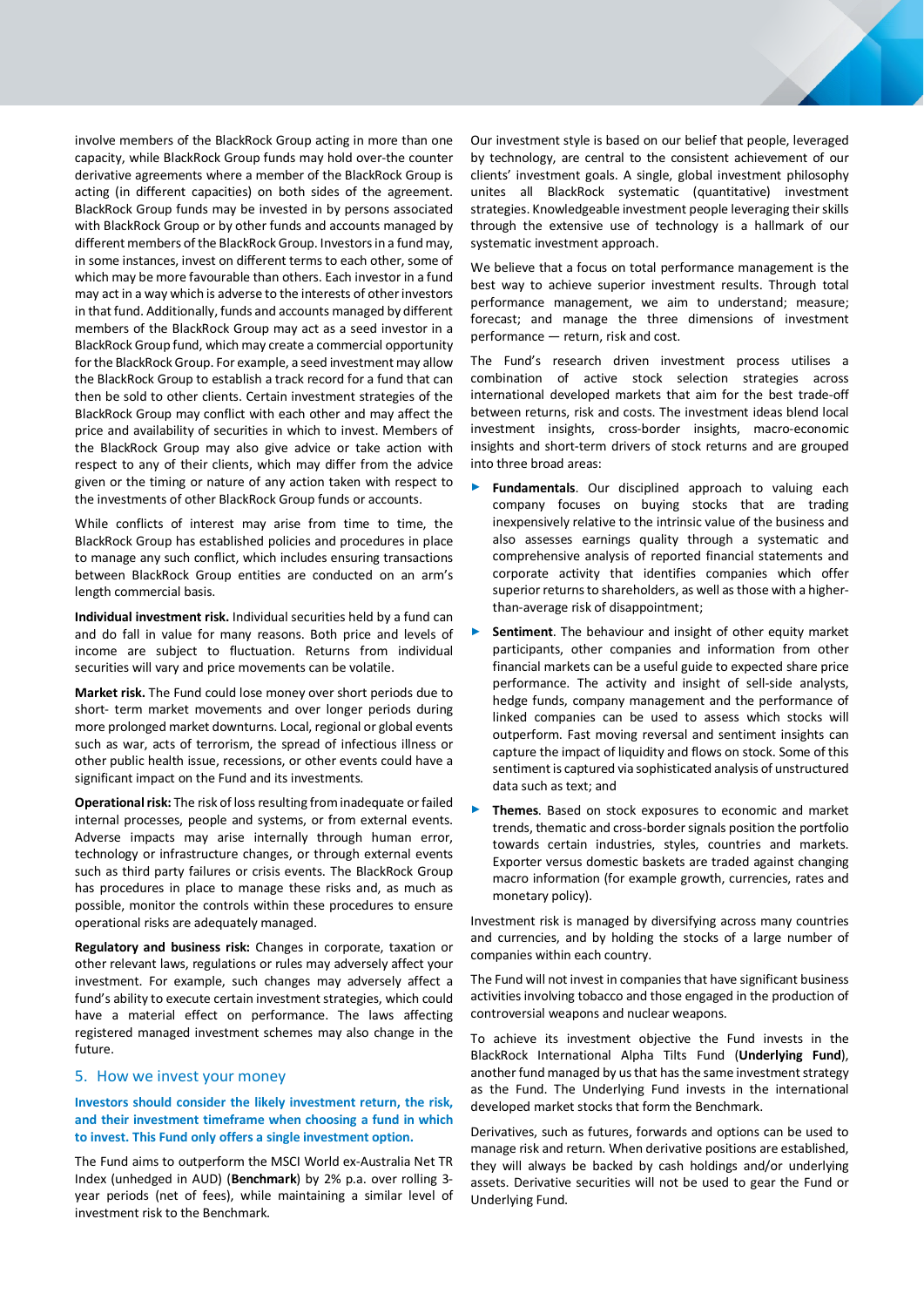The Fund and Underlying Fund may also hold a small allocation of cash (or cash equivalents that may include units in other BlackRock funds) for cash flow management purposes.

The Fund's investment strategy aims to remain fully exposed to the international developed stock market, with cash exposure being maintained to a minimum, which may be, where practicable, equitised using index futures.

While the constitution of the Fund allows the Responsible Entity to borrow, it is our intention that no borrowing arrangements will be entered into, other than temporary overdrafts, which may be used as a means of managing certain cash flows.

The Fund may be suitable for long-term investors seeking a broad exposure to the international stock market. The minimum suggested timeframe for holding investments in the Fund is five years. From an investor's perspective, the Fund is considered high risk. Generally, the risk level associated with the Fund is greater if the Fund is held for a period less than the minimum suggested timeframe described above.

#### **Additional information incorporated by reference**

You should read the important information about how we invest your money, our consideration of labour standards or environmental, social or ethical issues, switching your investment and changes to the investment option, before making a decision. This material may change between the time when you read this PDS and when you acquire the product. Go to section 5 of the document titled "BlackRock Additional Fund Information No. 1", which is available from our website at www.blackrock.com/au /individual/funds-information/offerdocuments.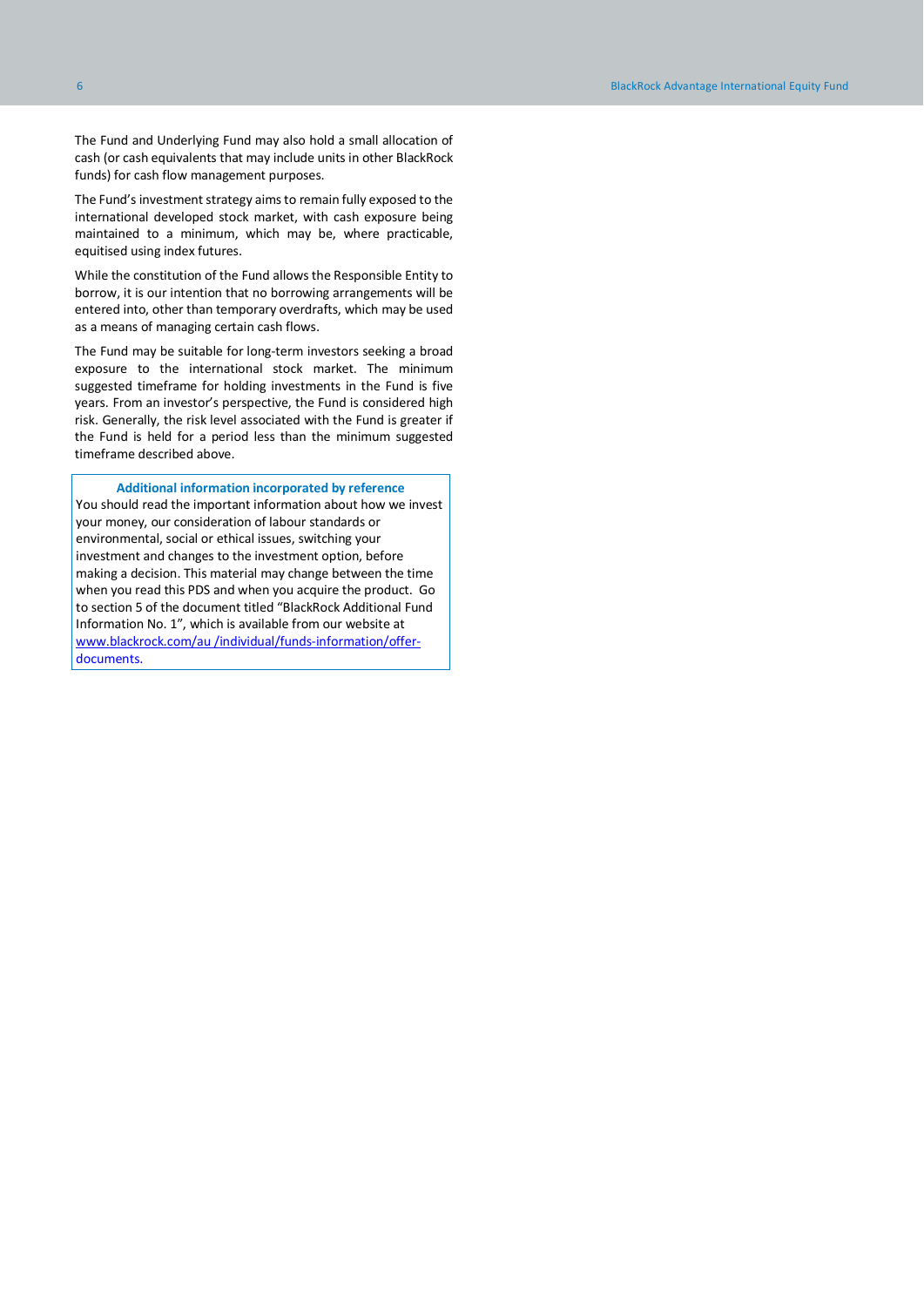# <span id="page-6-0"></span>6. Fees and costs

# **DID YOU KNOW?**

Small differences in both investment performance and fees and costs can have a substantial impact on your long-term returns. For example, total annual fees and costs of 2% of your account balance rather than 1% could reduce your final return by up to 20% over a 30-year period (for example, reduce it from \$100,000 to \$80,000).

You should consider whether features such as superior investment performance or the provision of better member services justify higher fees and costs.

You may be able to negotiate to pay lower fees. Ask the fund or your financial adviser.

# **TO FIND OUT MORE**

If you would like to find out more, or see the impact of the fees based on your own circumstances, the **Australian Securities and Investments Commission (ASIC) Moneysmart website (www.moneysmart.gov.au)** has a managed funds fee calculator to help you check out different fee options.

#### **6.1 Fees and costs summary**

The following table shows fees and other costs that you may be charged. Unless otherwise indicated, fees are inclusive of Goods and Services Tax (**GST**), any applicable stamp duty and take into account expected reduced input tax credits in respect of the GST component of the fee.

**Information in the fee table can be used to compare costs between simple managed investment schemes. Fees and costs can be paid directly from your Fund account or deducted from investment returns.**

| <b>Type of fee or cost</b>                                                                                                    | <b>Amount</b> | How and when paid                                                                                                                                                                                                                                                                                     |  |  |
|-------------------------------------------------------------------------------------------------------------------------------|---------------|-------------------------------------------------------------------------------------------------------------------------------------------------------------------------------------------------------------------------------------------------------------------------------------------------------|--|--|
| <b>Ongoing annual fees and costs</b>                                                                                          |               |                                                                                                                                                                                                                                                                                                       |  |  |
| <b>Management fees</b><br>and costs<br>The fees and costs<br>for managing your<br>investment <sup>1</sup>                     | $0.50\%$ p.a. | The Fund's management fee<br>is 0.50% p.a. and is calculated<br>in relation to the NAV of the<br>Fund on a daily basis. This<br>cost is deducted from the<br>Fund's assets and is generally<br>paid to us monthly in arrears.<br>Management fees and costs<br>include indirect costs of<br>$0.00\%$ . |  |  |
| <b>Performance fees</b><br>Amounts deducted<br>from your<br>investment in<br>relation to the<br>performance of the<br>product | Nil           | The Fund does not charge a<br>performance fee.                                                                                                                                                                                                                                                        |  |  |
| <b>Transaction costs</b><br>The costs incurred<br>by the Fund when<br>buying or selling<br>assets                             | 0.14%p.a.     | Transaction costs that are not<br>recovered from the buy-sell<br>spread ('net transaction<br>costs') reduce returns and are<br>reflected in the Fund's unit<br>price.                                                                                                                                 |  |  |

### **Member activity related fees and costs (fees for services or when your money moves in or out of the scheme)**

| <b>Establishment fee</b><br>The fee to open your<br>investment                                                                              | Nil                           |                                                                                                                                                                                                                      |
|---------------------------------------------------------------------------------------------------------------------------------------------|-------------------------------|----------------------------------------------------------------------------------------------------------------------------------------------------------------------------------------------------------------------|
| Contribution fee <sup>1</sup><br>The fee on each<br>amount contributed<br>to your investment                                                | Nil                           | Not applicable                                                                                                                                                                                                       |
| <b>Buy-sell spread</b><br>An amount deducted<br>from your<br>investment<br>representing costs<br>incurred in<br>transactions by the<br>Fund | Sell<br>Buy<br>0.17%<br>0.17% | <b>Estimated transaction</b><br>costs are allocated<br>when an investor buys<br>or sells units in the<br>Fund by applying a<br>buy-sell spread on the<br>Fund's entry and exit<br>unit prices, where<br>appropriate. |
| Withdrawal fee <sup>1</sup><br>The fee on each<br>amount you take out<br>of your investment                                                 | Nil                           |                                                                                                                                                                                                                      |
| Exit fee <sup>1</sup><br>The fee to close your<br>investment                                                                                | Nil                           | Not applicable                                                                                                                                                                                                       |
| <b>Switching fee</b><br>The fee for changing<br>investment options                                                                          | Nil                           |                                                                                                                                                                                                                      |

<sup>1</sup> This fee includes an amount payable to an adviser

### **6.2 Example of annual fees and costs**

The table below gives an example of how ongoing annual fees and costs in the Fund can affect your investment over a 1-year period. You should use this table to compare this product with other products offered by managed investment schemes.

# **Example**

**Balance of \$50,000 with a contribution of \$5,000 during year**

| <b>Contribution</b><br>Fees     | Nil                                                                                                                                                                                                                                             | For every additional \$5,000 you put<br>in you will be charged \$0.                                                                           |  |  |  |
|---------------------------------|-------------------------------------------------------------------------------------------------------------------------------------------------------------------------------------------------------------------------------------------------|-----------------------------------------------------------------------------------------------------------------------------------------------|--|--|--|
| <b>PLUS</b>                     |                                                                                                                                                                                                                                                 |                                                                                                                                               |  |  |  |
| Management<br>fees and<br>costs | 0.50%                                                                                                                                                                                                                                           | And, for every \$50,000 you have in<br>the Fund you will be charged or have<br>deducted from your investment an<br>estimated \$250 each year. |  |  |  |
| Performance<br>fees             | Nil                                                                                                                                                                                                                                             | And, you will be charged or have<br>deducted from your investment \$0 in<br>performance fees each year                                        |  |  |  |
| <b>Transaction</b><br>costs     | 0.14%                                                                                                                                                                                                                                           | And, you will be charged or have<br>deducted from your investment \$70<br>in transaction costs                                                |  |  |  |
| <b>EQUALS</b>                   |                                                                                                                                                                                                                                                 |                                                                                                                                               |  |  |  |
| <b>Cost of Fund</b>             | If you had an investment of \$50,000 at the<br>beginning of the year and you put in an<br>additional \$5,000 during that year you would be<br>charged fees and costs of $$320.1$<br>What it costs you will depend on the fees you<br>negotiate. |                                                                                                                                               |  |  |  |

1. Additional fees may apply. A buy spread of 0.17%, equal to \$8.50 on a \$5,000 contribution, will also apply.